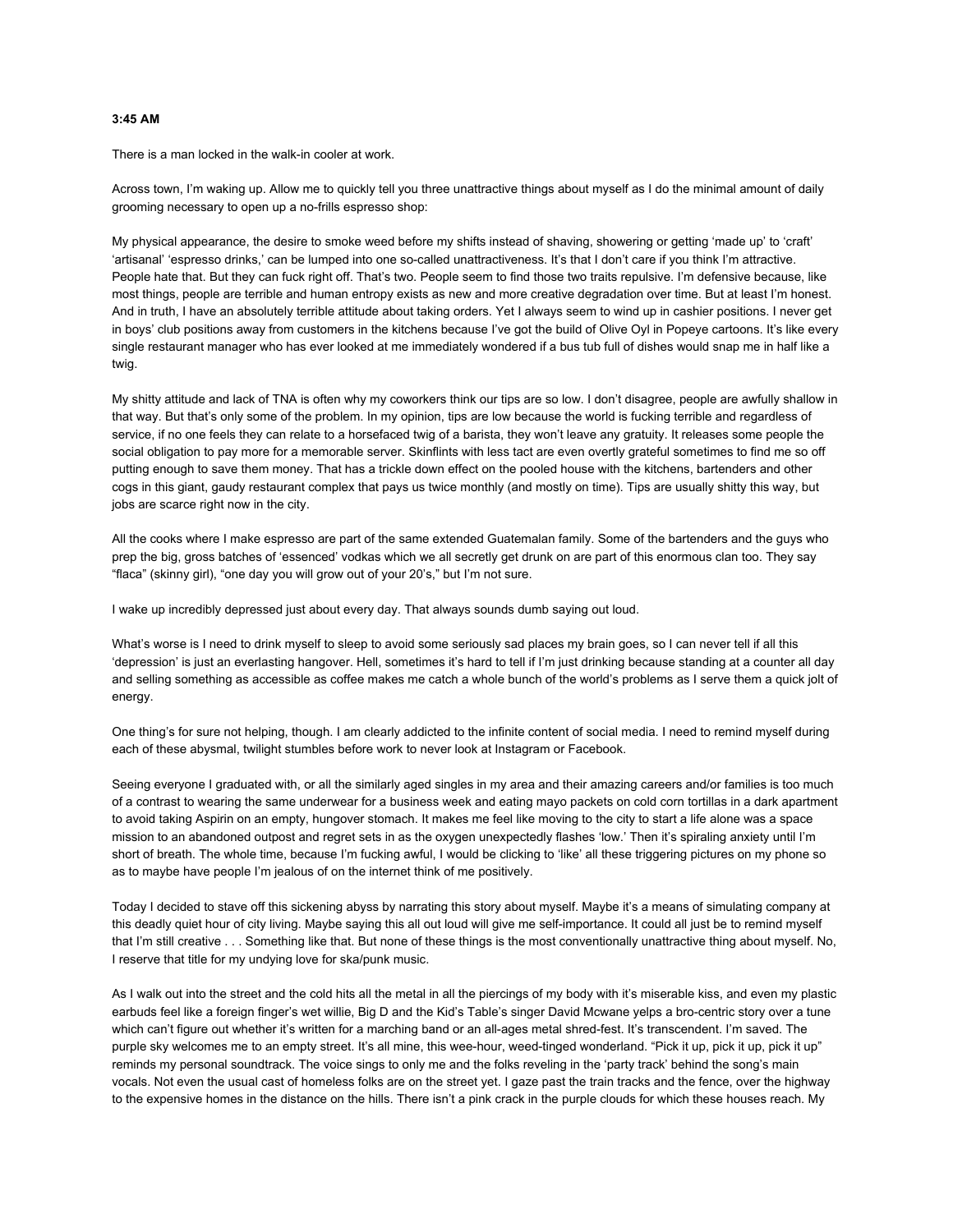espresso stained, supposedly non-slip feet shoes have months of rehearsal behind them for this journey to the cable car stop. It's the same every morning, practically. Keeps me from having much of a night life or going to shows anymore, but hey, it affords me my own place within city limits.

Someone runs past to catch a bus in hard, sidewalk clattering soles. They are the only other person on sidewalks for as far as they eye could see. I jump; edgy, paranoid and stoned. My earbuds fall out.

The man locked in the walk-in cooler can hear a mop's little tentacles whip against the heavy door from the other side. The man does nothing to get the night porter's attention from inside the walk-in as the mopping goes by. If the man were to be recognized, it would be the icing on the shitstorm of a robbery he'd embarked on that evening. On top of it all, he wanted a cigarette and a piss very badly.



### **4:45 AM**

The front of the cafe faces an intersection where the buildings don't reach all the way up into the sky. Instead, these buildings only have enough rooms for landlords to make them a hot commodity. If you've got new money and want to live in this city, get in here before it's too crowded! There are many folks who now hang out in front of the buildings they had been evicted from because they had spent their whole lives there and don't know where else to go. The term is "transitional neighborhood" and it is as ruthless as a box of your belongings and your mattress in the street.

Some bloated sleaze at the end of a toy poodle's leash hammers an out-of-season mitten on these glass cafe doors. It's maybe 65 degrees out on the sidewalk with no breeze. He is especially incensed seeing me right at the counter inside as I count a bag full of money. Anyone can see right in if they really wanted, the same way I look into any of the neighboring apartment windows from here when I'm bored.

The storefront is glass on three sides. It's like working in a giant fishbowl with drunk regulars instead of ceramic castles. Despite the neighborhood's so-called "transition" and the way the news spins this cold-blooded gentrification into a violent class war which favors the rich in any conflict, these big, easily smashable windows are rarely a problem. Local district cops have their fingers on squad car keys 10 blocks away at all times, ready to speed over if someone were, in any way, to harm such at a nice restaurant complex. It's the primary job of a police force to ensure that nice businesses aren't scared to open shops in this neighborhood's post transitional-larva stage; a mighty chain store district emerging from a cocoon of demolished family homes.

No, despite his behavior, these big glass doors aren't locked just to inconvenience this dog walker out there. They are locked because this cafe opens at 5:30. There is a sign at the door. This man looks right past this sign and is trying to get me to take off my headphones and respond despite the Voodoo Glow Skulls assaulting my ears. This is definitely why ska-core is a dead genre: no respect.

I am the only person in the building. I exchanged keys with the night porter, Ernesto, and have been setting up the espresso grind ever since. I recognize this idiot out in the street as an evening customer who usually complains about our pastry selection and orders frilly decaf drinks. "Man, I know you don't drink caffeine." I finally say to him, looking up from an outdated analog cash register. "What's your damn emergency?"

But he can't hear and is now twice as pissed that I've acknowledged him and done nothing to make a decaf mocha yet. I give him the finger and say "we open in 45 minutes."

At this, the old man storms off with his cell phone to his ear. I couldn't care less what prissy asshole that yuppie was phoning before 5 a.m. on a weekday. It is impossible for me to tell that old white man is calling the only kind of violent hit he knows how upon me for my rudeness. People are the worst. I could be home masturbating right now if my rent wasn't so high.

A month ago, a woman came up to my counter and was dead silent. I had to ask her what was wrong because she looked like she was going to have a panic attack. It was a breakfast rush with a line full of people and she asks "if I ordered a blueberry bagel from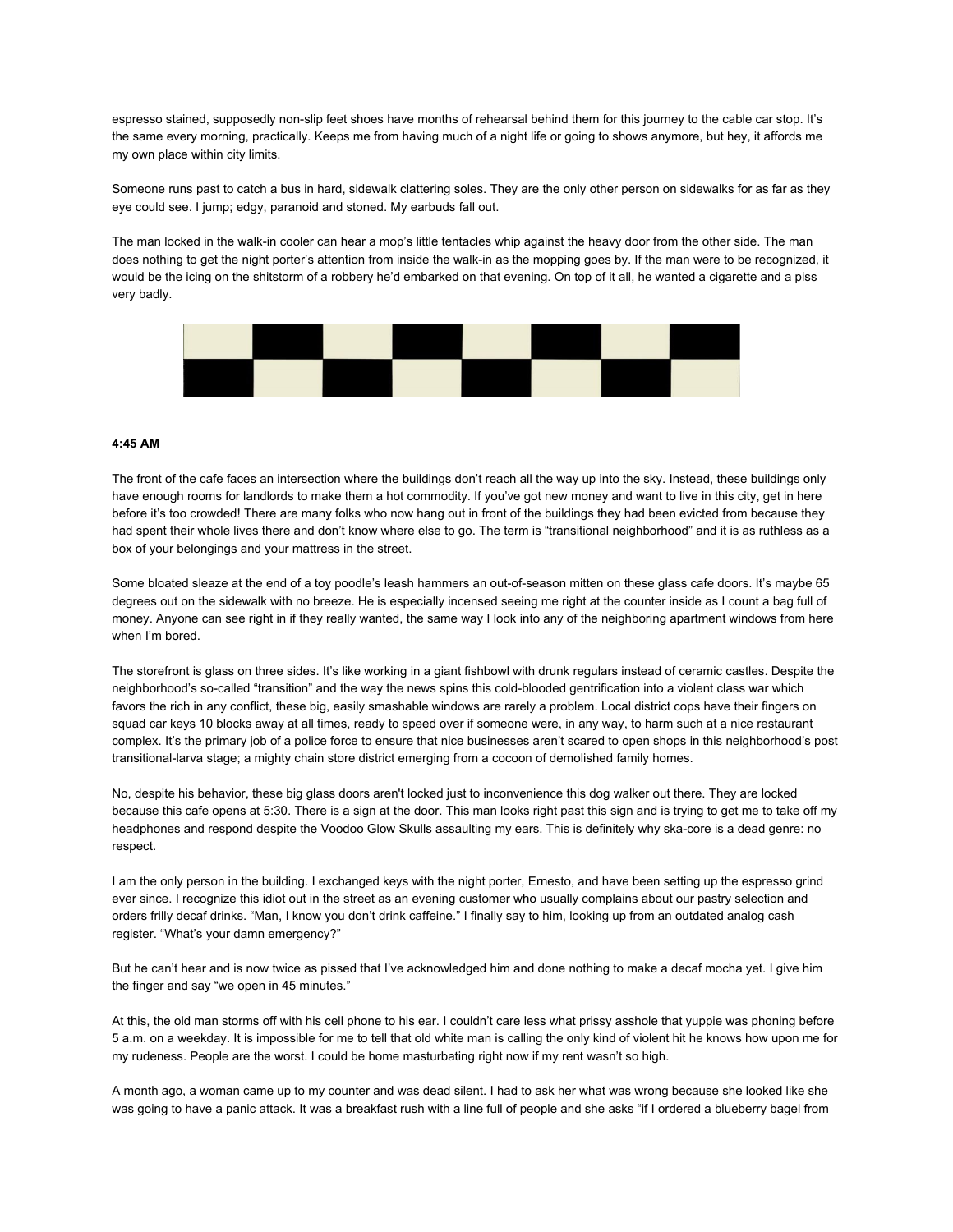you, but wanted you to slice it and leave it un-toasted behind one of your convection ovens for three hours until I returned, would you consider that weird?" I thought for a second and replied honestly "yes, I guess I would." "Great," she shrugged and walked off, "that's just what my therapist said you would say."



### **4:55AM**

Reel Big Fish is terrible plastic music that reminds me of being 16. It's bad even by ska-punk standards. Reel Big Fish, for those too young or who willfully ignored them, sing songs about how they want to be underground and edgy, about how they hate that they "sold out," but really that's just to have something to say that isn't as banal as their musings on life or love. It reminds me of before the accident, when I could still hop in any mosh pit. There was an exciting newness then. Meeting rude boys or girls in a crowd and knowing they were young dork outcasts where they were from as well helped a pimply girl without any curves feel a sense of community. I had no real friends outside of those concerts. People at school only knew me as an 'at least I'm not her' in the hallways between classes. I would wait all week to see plastic bands like RBF for the sake of athletic sport of moshing and crowd surfing. I never learned how to dance any other way; with any intimacy. I'd go to those shows to see the once-a-week faces of my real teenage life.

. . . And I've forgotten to grab all the 'alternative' milks for the fridge under this gorgeous La Marzocco Linea Classic. It gurgles a hello as it warms up. I wave hi back. This is the one coworker with whom I really go out of my way to be friendly. Adjusting the grind ratio and the speed the hot water dispenses leaves me taste testing too much hair bendingly bitter/chalky shots most mornings and with this uneasy Gene Krupa drum solo for half the shift. Today has been easy. I leave it and trudge past the dining room through a long hallway. Pictures line the hallway's walls of far off places I'll never visit on this paycheck. The prep team here makes our own milk 'alternatives,' so cost is low and the markup's disgustingly high. We store these vats of pressed soy, almond, oats, etc. and pectin in a huge walk-in cooler which I need to unlock from the outside before a certain hour. It's weirdly automated like that. At 5:30 when the building opens, I'm still the only one here, the cafe being the one restaurant kiosk open before 11AM. But all of the sudden, the walk-in cooler's auto-lock doors turn off and the in-store streaming service gets locked onto the dining room speakers. Bleh. For all the ska I listen to, you'd think I could stand their jazz station more. The worst part is, it's the horns that irk me.

One of my managers runs out of the walk-in fridge the instant it's unlocked. He smacks me with the broadside of a frosty halved salmon dead on in his passing sprint. The blow connects a rigid 5 pounds of sockeye with my chin, lifting me off my feet momentarily with it follow through. That guy must have played baseball. Then my head connects with the hardwood floor and my vision goes white. It doesn't last long. When I was younger this could happen if you stood too close to a mosh pit or had the gall to try crowd surfing without preparing to be dropped.

That thieving manager is nowhere to be seen. He was carrying a full bag of stuff, had he gotten locked in the cooler trying to steal expensive food? That's ridiculous. If he doesn't have keys though, he's trapped in here with me. It's a big building filled with kiosks and tables. He could be hiding anywhere. There are countless knives in these little kitchen stations. If he's still here, he's definitely upgraded his weapon from a frozen half a salmon. I need to arm myself. I run to the nearest prep kitchen and grab the biggest knife.



### **5:10 AM**

The landline above me on the cafe counter is ringing. I reach up to grab it, cradling the reciever to my ear with my shoulder while brandishing a knife so big it takes both my scrawny hands to grasp. I would not die at my day job with this kitchen battle sword.